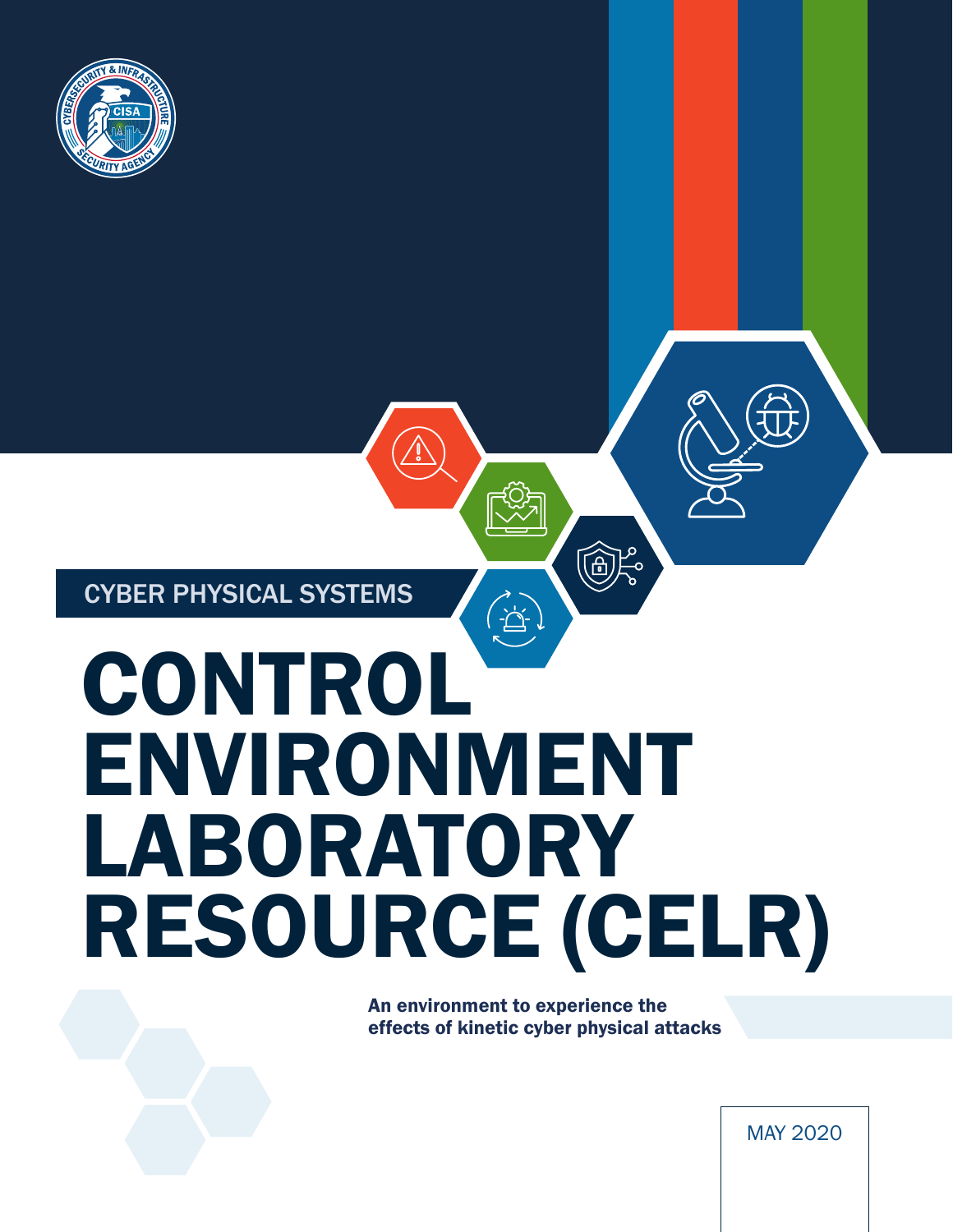# **Overview**

The Control Environment Laboratory Resource (CELR) is an environment for government and private industry partners to experience the possible effects of kinetic cyber physical attacks. CELR allows users to perform security research on industrial control systems (ICS) and supervisory control and data acquisition (SCADA) systems.

CELR is a test range that uses multiple platforms capable of hosting simulated risk scenarios against real critical infrastructure (CI) processes. CELR enables the study of complete cyber warfare against our Nation's CI targets, which society relies on to maintain our way of life. CELR is highly adaptable, simulates numerous corporate network configurations, and provides control system hardware and kinetic outputs of various CI sectors. With the ability to host multiple concurrent simulations, analysts across the Nation can interact with the environment while being both on and offsite through extended range connections.

### CELR is unique because it:

Combines functional ICS/SCADA systems with threat actor tactics, techniques, and procedures (TTPs)

Hosts simulations for both red and blue teams to experience specific threat actor TTPs

Shows disruptive and destructive consequences of cyber attacks against ICS and how to defend against them

### CELR supports:

Concurrent simulations supporting diverse user groups

Custom corporate environments ranging from small business to international conglomerates

16 sector-specific scenarios for ICS skids

Remote access to simulations



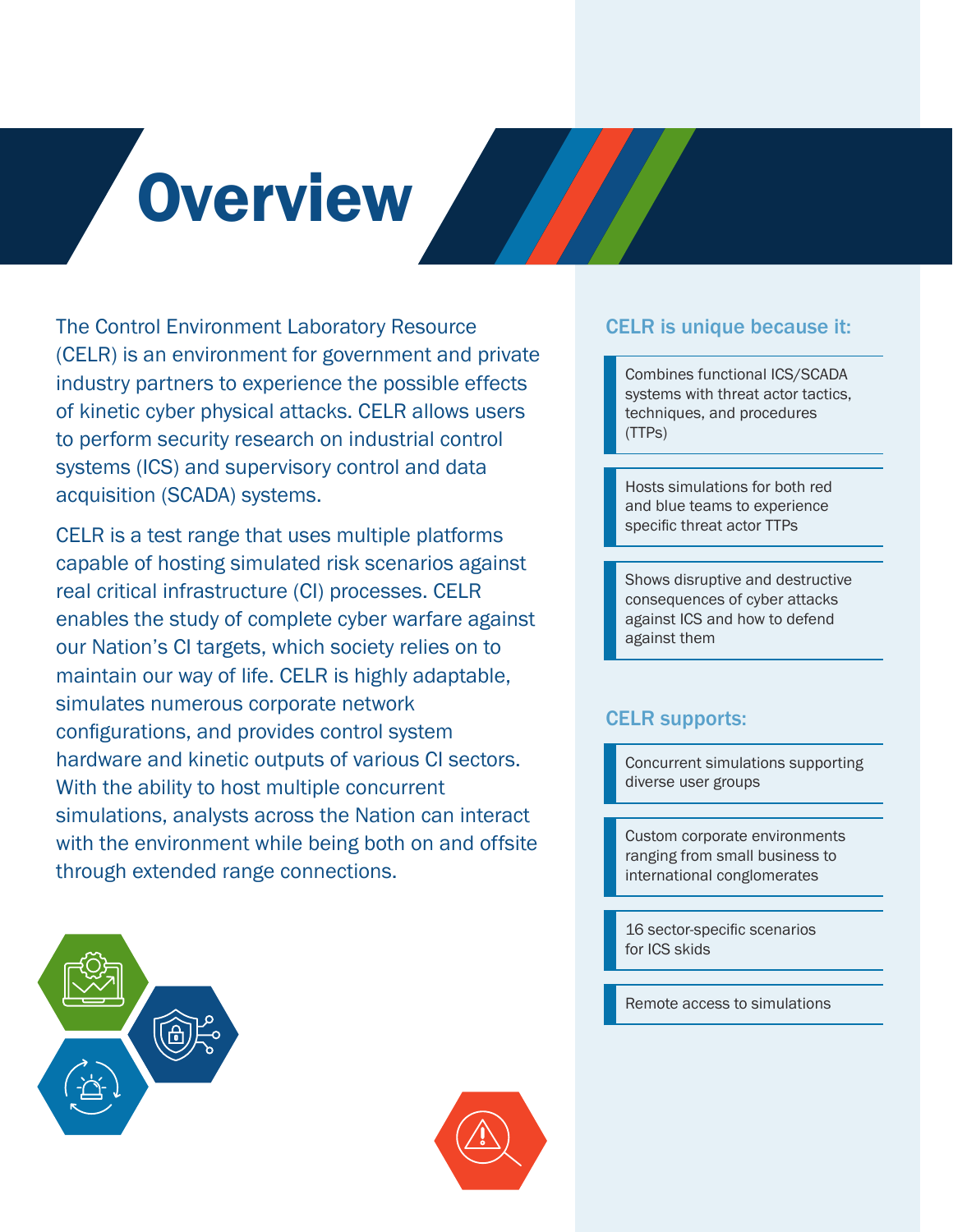### CELR SCENARIO TOPICS

## SUPPORTING CRITICAL INFRASTRUCTURE **SECTORS**

CELR simulates scenarios from each of the 16 critical sectors. The CELR test range is capable of concurrently supporting multiple exercises and can demonstrate potential kinetic effects between sectors. CELR aligns with CISA's priorities and risk determination set by the CISA National Risk Management Center (NRMC).

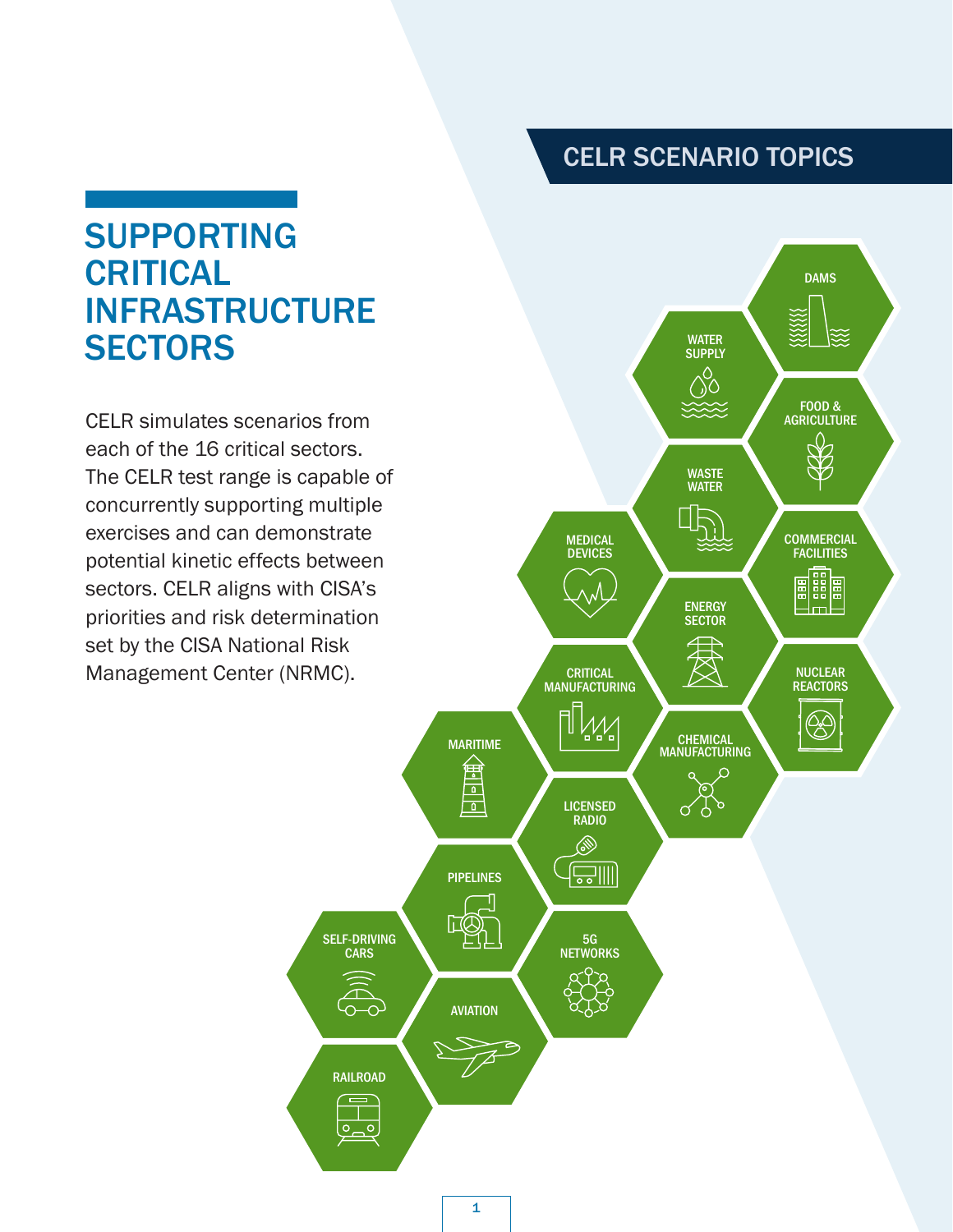### CELR USERS

CELR provides a research zone, permitting its users to simulate speculative risk scenarios that would otherwise introduce unacceptable risk to production environments. This laboratory environment provides opportunities for enhancing the way government and industry partners defend ICS networks. Potential users include, but are not limited to:

- Federal civilian agencies (e.g., Department of Energy [DOE], Department of Justice [DOJ], Department of the Interior [DOI])
- U.S. asset owner operators
- Vendors/integrators
- Department of Defense (DOD) Cyber Protection Teams (CPTs)
- National Security Agency (NSA)
- Academia researchers
- Third-party cyber firms and researchers
- International partners

CISA designed CELR with Critical Infrastructure partners in mind and to serve as many industry groups as possible. The range is a common environment where a variety of partners can research, learn, and share TTPs.

### CELR CAPABILITIES

CELR enables hands-on research of sensitive systems. The core capabilities of the range include:

Study red team capabilities, techniques, artifacts, and impacts within specific network configurations

Enabling blue teams to hone defensive skills and develop new processes for detecting malicious cyber activity

Validate and understand the impact of vulnerabilities within ICS hardware and configurations

CELR notably differs from traditional Operational Technology (OT) ranges in its focus on ICS technologies and the ability to simulate cyberattacks carried out to the point of physical disruption and destruction. Unlike attack scenarios of traditional ranges, CELRgenerated attack scenarios integrate kinetic motion to successfully account for infrastructural interdependencies across unique test scenarios. The capability to accurately respond in real time enables CELR to go beyond static simulation and support teams engaging across the entire cyberattack life cycle—from internet entry points to external demilitarized zone (DMZ), corporate Local Area Network (LAN), and ICS networks, and physical components.

CELR facilitates the user's ability to study the interdependencies between processes as well as sectors, critical to strengthening the Nation's collective defense against complex attacks—such as those seen during the HatMan, CrashOverride, and BlackEnergy campaigns in an ever-evolving threat landscape. CELR allows users to encounter elements involving physical limitations of equipment, the magnitude of unrelated datasets, and to understand the associated second-order effects. This visibility provides responders key insights to better inform detection mechanisms and defensive strategies.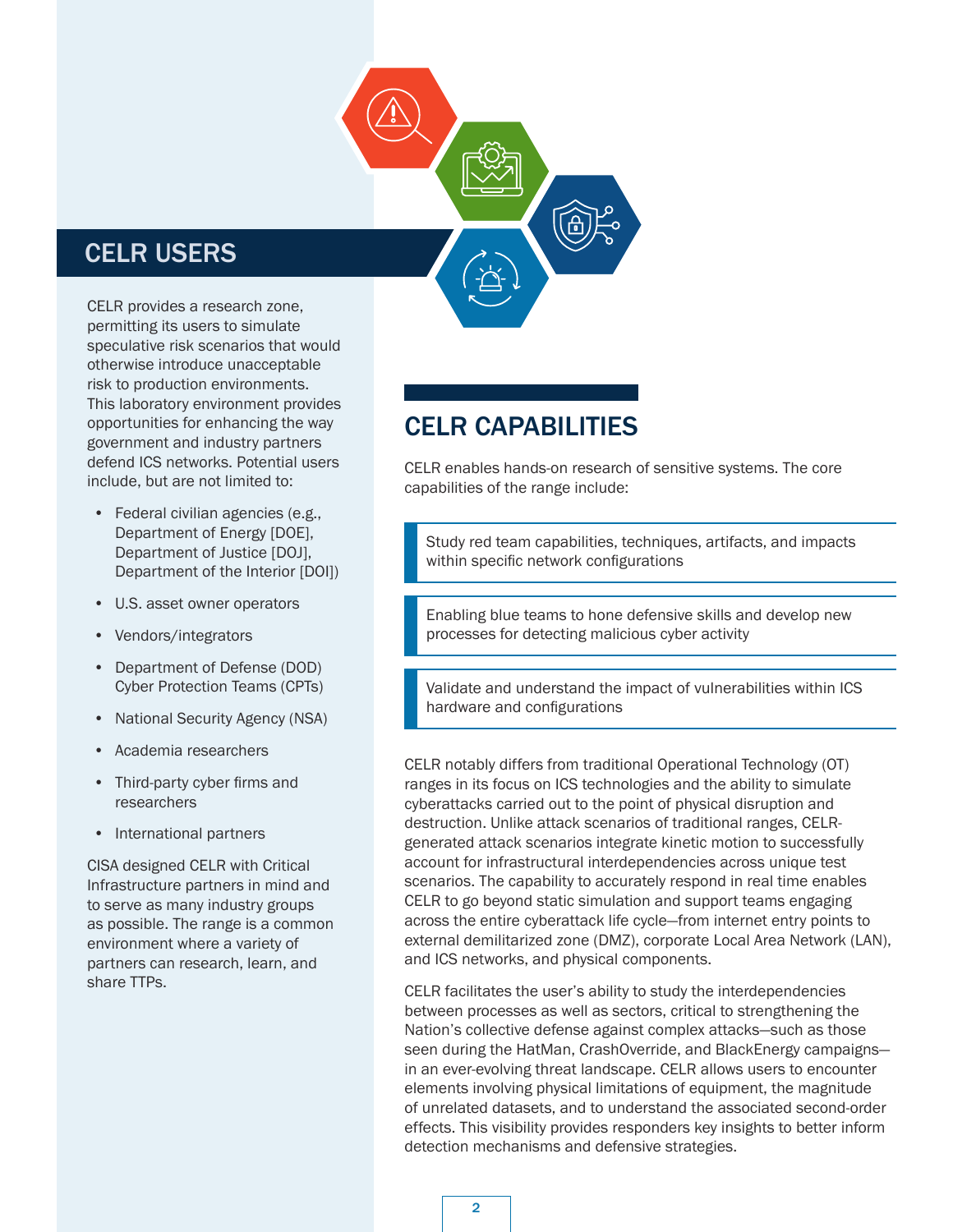

## INCIDENT RESPONSE FOCUS AREA #1





USE CASE Gaining visibility into threat activity, vulnerabilities, management risks, capacity deficiencies, and other risks

An incident response team is preparing to respond to reported threat actor behavior. The victim network configuration details are preloaded into a CELR test environment. A red team simulates the attack methodology known to be used by the suspected threat actor. Using CELR, the incident response team rehearses the deployment of their tools, refining the processes they will use, and identifying more effective methods for identifying the activity in the contested environment. As a result, once onsite, the team avoids pitfalls and isolates the threat actor more quickly, shortening the engagement and mitigating the impacts of the attacker.

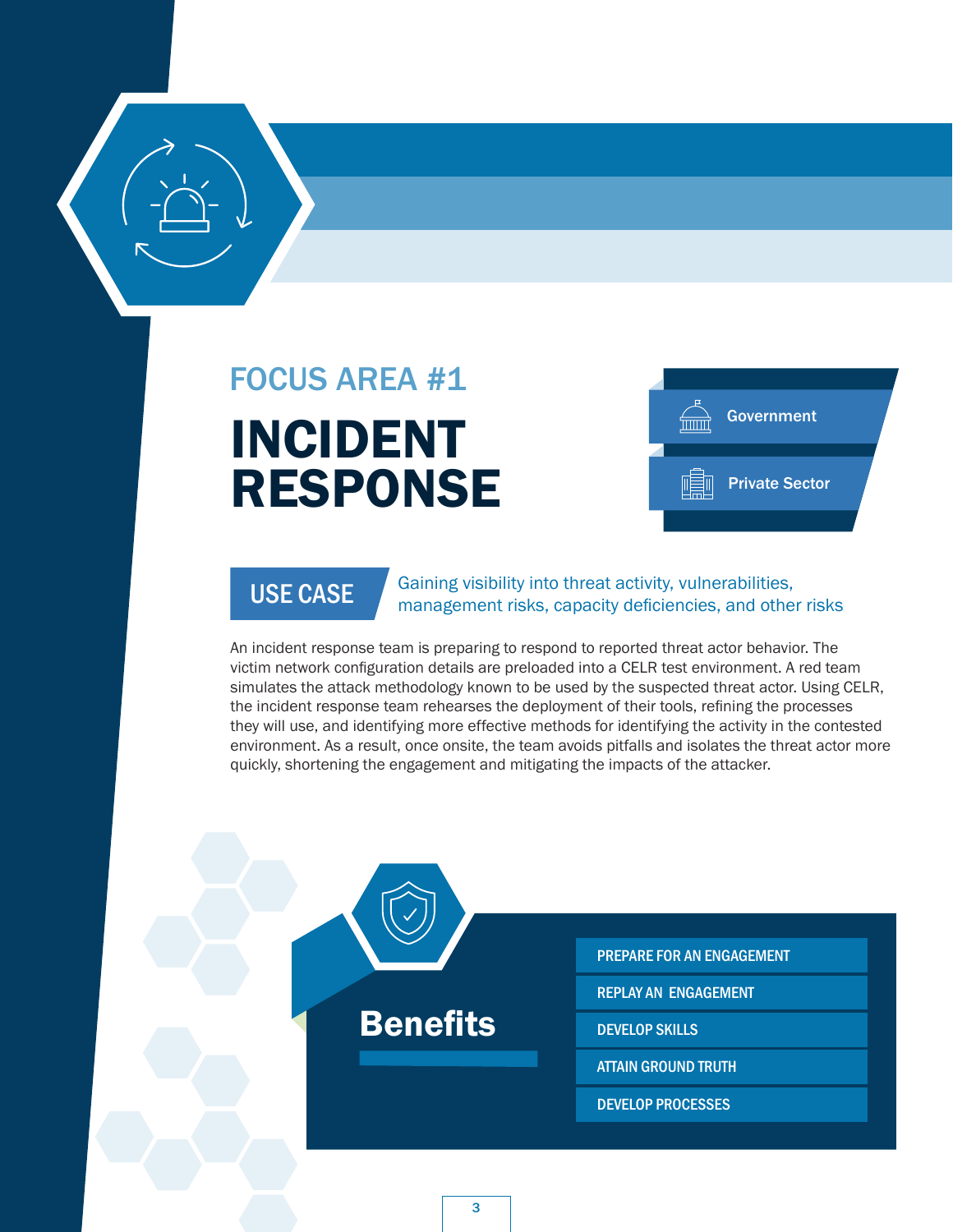### FOCUS AREA #2

## VULNERABILITY **DISCOVERY**





USE CASE Recreating conditions, testing mitigations, and generating detection mechanisms

In response to a suspected vulnerability in a specific product line, a vulnerability researcher requests a CELR configuration reflective of industry and incorporating a specific product. The researcher verifies the suspected vulnerability but determines a number of environmental conditions that must be present for harm to occur. The same CELR environment is later used to validate the effectiveness of the patch provided by the vendor. As a result of using CELR in this vulnerability disclosure process, the public alert more accurately reflects the actual risk of the vulnerability and avoids assigning an over-inflated vulnerability score that causes undue alarm.

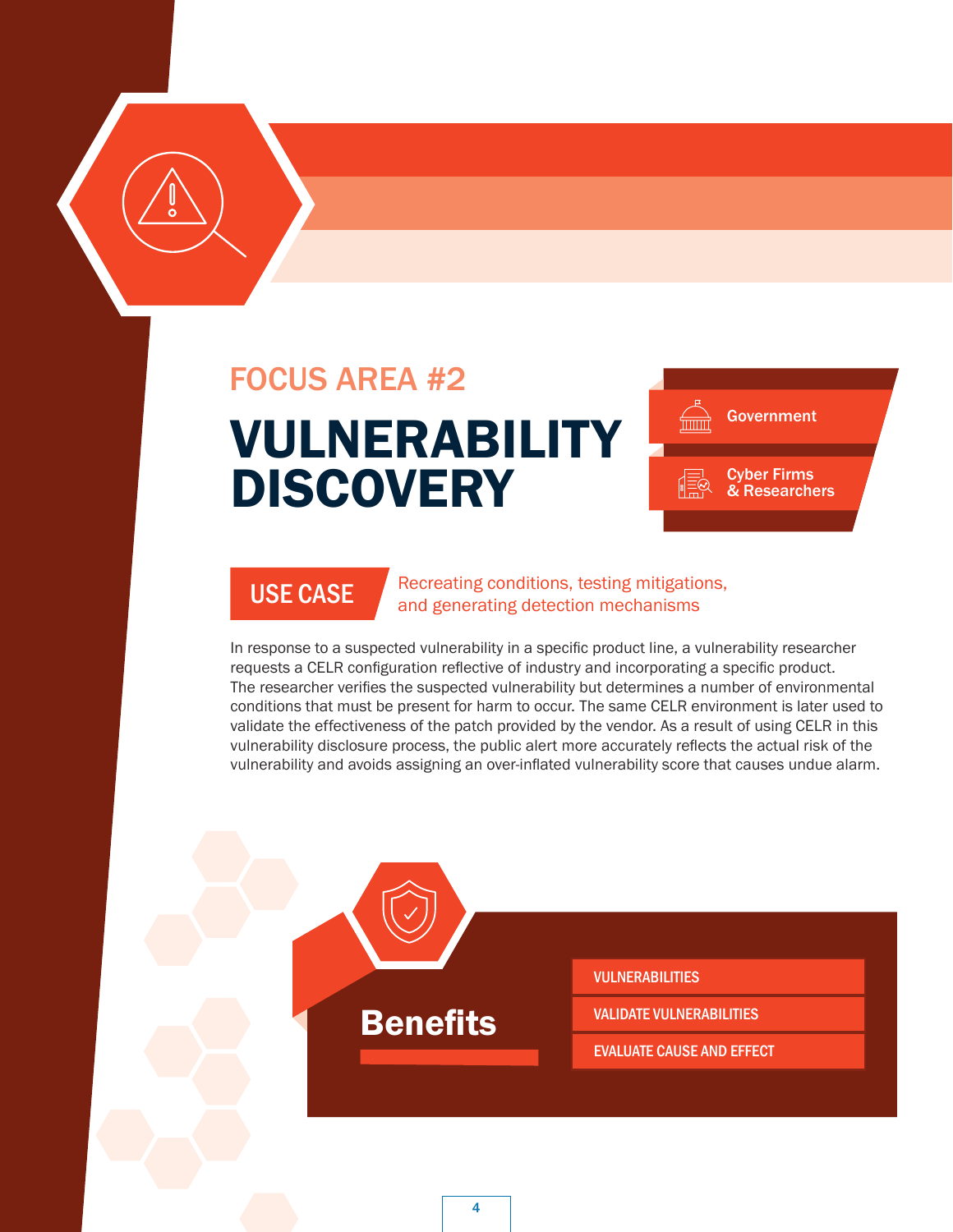## FOCUS AREA #3

## MITIGATION & PREVENTION





USE CASE Taking actions to address the risks: prevention, response, mitigation, governance, and capacity building

A major U.S. utility company responsible for electric generation and distribution, as well as natural gas pipelines, works with CELR to configure a replica of their ICS network. The simulated network has a cyber monitoring and response configuration like their real-world environment. Using CELR, the utility company releases the latest ICS malware into the contained environment, monitoring the activity and impacts of the malicious code. They confirm their current tooling and analyst capabilities are effective at detecting the malware on their transmission network but identify concerns on their generation systems where the malware is able to propagate. In the simulation, two of the turbines within the primary generation plant exceed maximum rotational speed and are destroyed. The results of this test environment scenario give the utility the necessary documentation and understanding to gain stakeholder support to acquire and implement the necessary mitigation controls to protect against a real-world attack.

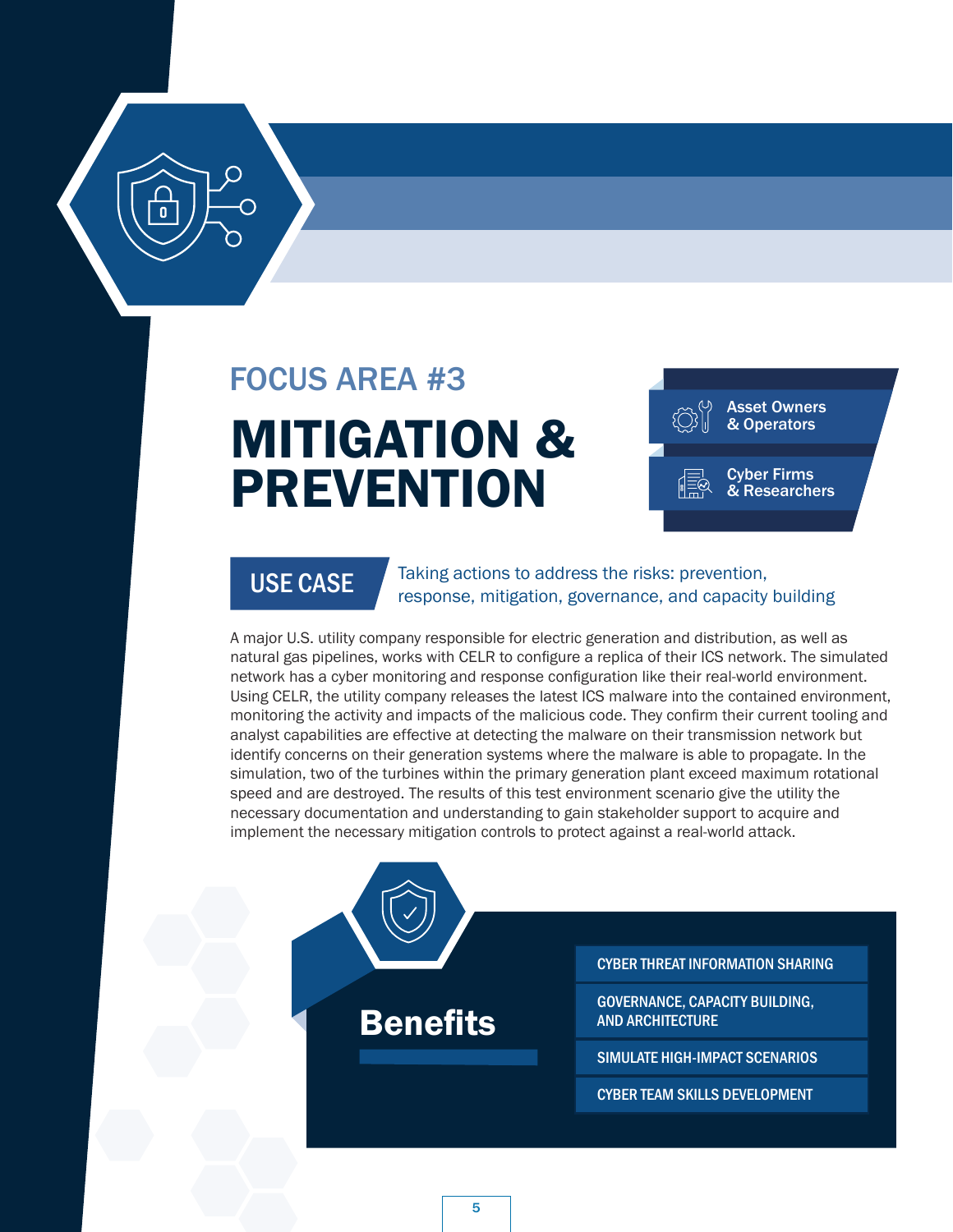### FOCUS AREA #4

## IMPACT AND CONSEQUENCE ANALYSIS



USE CASE Calculating the costs of cyber physical attacks<br>and measuring the performance of mitigations

An industry consortium is struggling to understand the level of disruption and/or destruction that could occur as a result of cyberattack. A CELR environment is developed, baselined against a configuration validated by asset owner operators. Using this network as a target, red teams infiltrate, transverse, and compromise critical components of the physical processes. Shown both in real-time as well as captured in recorded format, CELR is used to demonstrate both significant process disruption and destruction to asset owners, industry oversight, regulators, legislators, and financial investors of both the seriousness of cyber attack as well as the viability of various mitigations to reduce the overall risks.

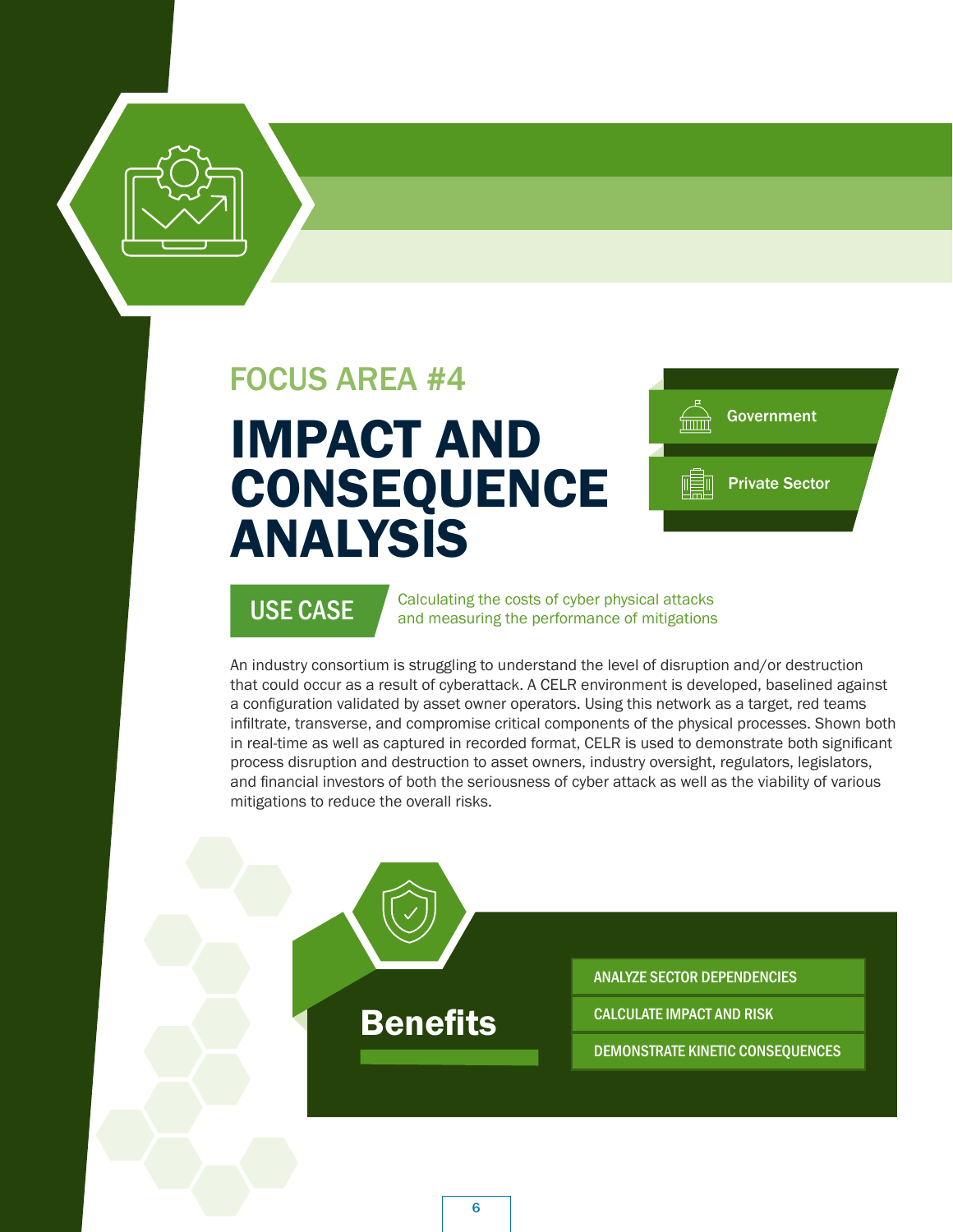| <b>CELR</b><br><b>Timeline</b>          |                                                             | <b>PHASE 1</b><br>$\Delta$<br><b>Current</b><br><b>Capabilities</b> | $\text{H}$ PHASE 2<br>ъ<br>HHH<br><b>Next 12</b><br><b>Months</b> | <b>PHASE 3</b><br>3-5 Years |  |
|-----------------------------------------|-------------------------------------------------------------|---------------------------------------------------------------------|-------------------------------------------------------------------|-----------------------------|--|
| # of Simultaneous<br><b>Simulations</b> |                                                             | $\overline{2}$                                                      | $\overline{\mathbf{4}}$                                           | $\overline{7}$              |  |
| <b>Simulations per Year</b>             |                                                             | 20                                                                  | 50                                                                | $200+$                      |  |
|                                         | <b>CISA - Glebe</b>                                         | $\mathbf{x}$                                                        | X                                                                 | $\mathbf{x}$                |  |
| <b>PARTICIPANTS</b>                     | <b>CISA - Idaho</b>                                         | $\mathbf x$                                                         | X                                                                 | X                           |  |
|                                         | <b>CISA - Pensacola</b>                                     |                                                                     | $\mathbf x$                                                       | X                           |  |
|                                         | <b>Federal Civilian</b><br><b>Agencies</b>                  |                                                                     | $\mathbf{x}$                                                      | $\mathbf{x}$                |  |
|                                         | <b>DOD CPT Teams</b>                                        |                                                                     | $\mathbf{x}$                                                      | X                           |  |
|                                         | <b>U.S. Asset Owner Oper-</b><br>ators                      |                                                                     | X                                                                 | $\mathbf{x}$                |  |
|                                         | Vendors/Integrators                                         |                                                                     |                                                                   | X                           |  |
|                                         | <b>Academia</b>                                             |                                                                     |                                                                   | X                           |  |
|                                         | <b>Third-party</b><br><b>Cyber Firms</b><br>and Researchers |                                                                     |                                                                   | $\mathbf{x}$                |  |
|                                         | <b>International Partners</b>                               |                                                                     |                                                                   | $\mathbf{x}$                |  |
|                                         | <b>CISA - Glebe</b>                                         | $\boldsymbol{\mathsf{X}}$                                           | X                                                                 | $\mathbf{x}$                |  |
|                                         | <b>CISA - Idaho</b>                                         | $\mathbf{x}$                                                        | X                                                                 | $\mathbf{x}$                |  |
|                                         | <b>CISA - Pensacola</b>                                     |                                                                     |                                                                   | $\mathbf{x}$                |  |
| <b>TIONS</b>                            | <b>Other FFRDC</b><br><b>Locations</b>                      |                                                                     | X                                                                 | X                           |  |
| LOCAT                                   | <b>Academia</b><br><b>Collaborations</b>                    |                                                                     |                                                                   | $\pmb{\mathsf{X}}$          |  |
|                                         | <b>Private Entities</b>                                     |                                                                     |                                                                   | $\boldsymbol{\mathsf{X}}$   |  |
|                                         | <b>Remote Participant</b><br><b>Access</b>                  |                                                                     | $\boldsymbol{\mathsf{X}}$                                         | $\mathbf{x}$                |  |
|                                         | <b>Remote Skid</b><br>(Persistent)                          |                                                                     |                                                                   | $\boldsymbol{\mathsf{X}}$   |  |
| <b>CORPORATE<br/>ENIVIRONMENT</b>       | <b>Small Corporation</b>                                    | $\mathbf{x}$                                                        | $\boldsymbol{\mathsf{X}}$                                         | $\boldsymbol{\mathsf{X}}$   |  |
|                                         | <b>Utility Cooperative</b>                                  |                                                                     | $\pmb{\mathsf{X}}$                                                | $\mathbf{x}$                |  |
|                                         | <b>Typical Federal Agency</b>                               | $\boldsymbol{\mathsf{X}}$                                           | $\boldsymbol{\mathsf{X}}$                                         | $\boldsymbol{\mathsf{X}}$   |  |
|                                         | <b>Typical SLTT</b>                                         |                                                                     | $\pmb{\mathsf{X}}$                                                | $\boldsymbol{\mathsf{X}}$   |  |
|                                         | <b>Typical Academia</b>                                     |                                                                     | $\boldsymbol{\mathsf{X}}$                                         | $\boldsymbol{\mathsf{X}}$   |  |
|                                         | <b>Replicate Actual</b><br><b>Network</b><br>(Low Fidelity) |                                                                     | $\pmb{\mathsf{X}}$                                                | $\pmb{\mathsf{X}}$          |  |
|                                         | <b>Replicate Actual Network</b><br>(High Fidelity)          |                                                                     |                                                                   | $\pmb{\mathsf{X}}$          |  |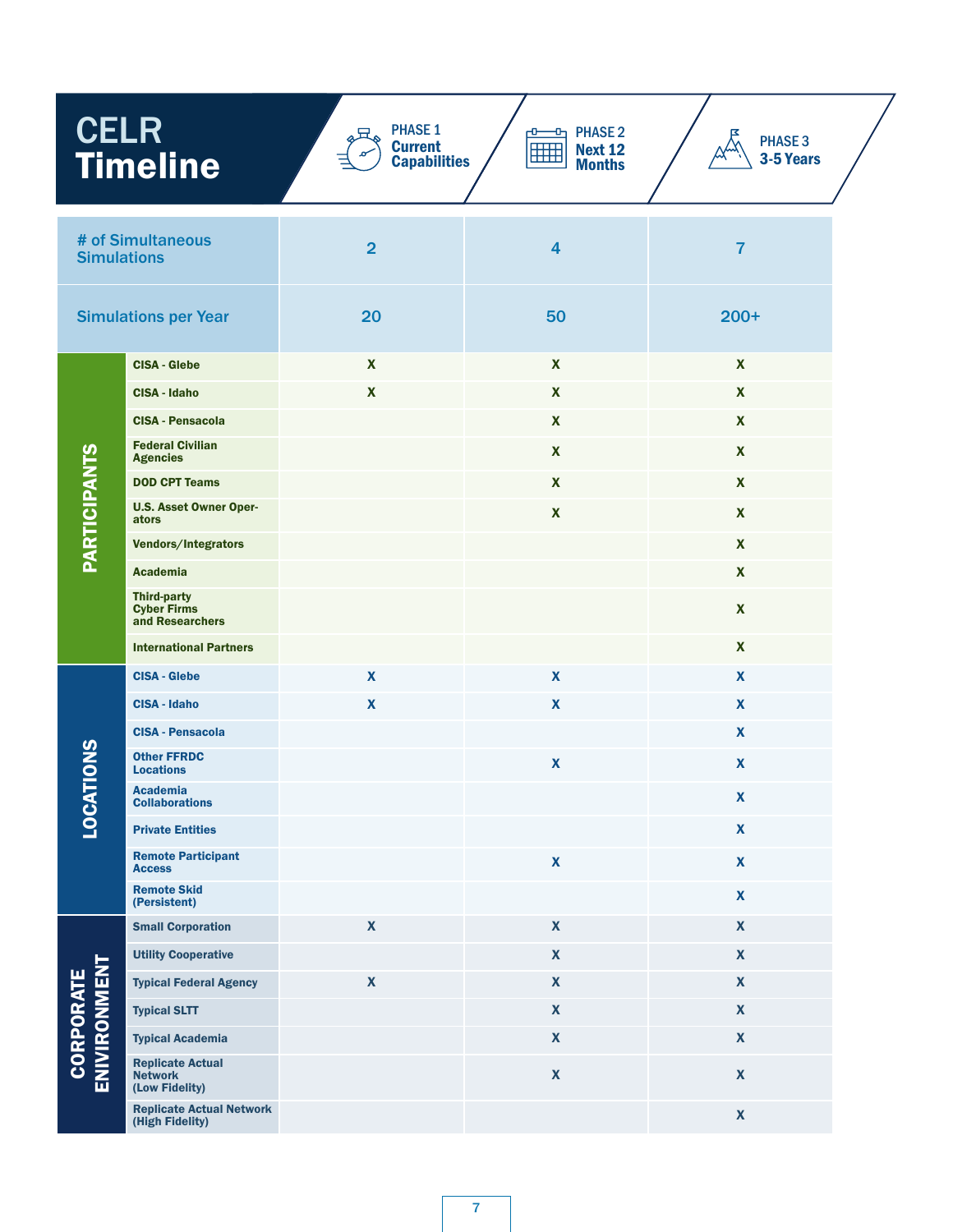| <b>CELR Timeline</b>              |                                | <b>PHASE 1</b><br><b>Current Capabilities</b> | <b>PHASE 2</b><br><b>Next 12 Months</b> | <b>PHASE 3</b><br>3-5 Years |
|-----------------------------------|--------------------------------|-----------------------------------------------|-----------------------------------------|-----------------------------|
| <b>PARTICIPANTS</b>               | <b>Internal LAN</b>            | $\mathbf{x}$                                  | $\boldsymbol{\mathsf{X}}$               | $\mathbf{x}$                |
|                                   | <b>Simulated Internet</b>      |                                               | $\mathbf{x}$                            | $\mathbf{x}$                |
|                                   | Wi-Fi                          | $\pmb{\mathsf{X}}$                            | $\mathbf{x}$                            | $\mathbf{x}$                |
|                                   | 4 <sub>G</sub>                 |                                               | $\mathbf{X}$                            | $\mathbf{x}$                |
|                                   | 5G                             |                                               | $\mathbf{x}$                            | $\mathbf{x}$                |
|                                   | <b>Unlicensed Radio</b>        |                                               | $\mathbf{X}$                            | $\mathbf{x}$                |
|                                   | <b>Licensed Radio</b>          |                                               | $\mathbf{x}$                            | $\mathbf{x}$                |
|                                   | <b>Microwave</b>               |                                               |                                         | $\mathbf{x}$                |
|                                   | <b>Satellite</b>               |                                               |                                         | $\mathbf{x}$                |
|                                   | <b>Cloud (simulated)</b>       |                                               | $\mathbf{x}$                            | $\mathbf{x}$                |
|                                   | <b>Cloud (3rd Party)</b>       |                                               | $\mathbf{x}$                            | $\mathbf{x}$                |
|                                   | <b>Actual Internet</b>         |                                               |                                         | X                           |
|                                   | <b>Chemical</b>                | $\boldsymbol{\mathsf{X}}$                     | $\boldsymbol{\mathsf{x}}$               | $\boldsymbol{\mathsf{x}}$   |
|                                   | <b>Commercial Facilities</b>   | $\boldsymbol{\mathsf{x}}$                     | $\boldsymbol{\mathsf{x}}$               | $\boldsymbol{\mathsf{x}}$   |
|                                   | <b>Communications</b>          |                                               |                                         | $\boldsymbol{\mathsf{x}}$   |
|                                   | <b>Critical Manufacturing</b>  |                                               |                                         | $\mathbf{x}$                |
|                                   | <b>Dams</b>                    |                                               | $\boldsymbol{\mathsf{x}}$               | $\mathbf{x}$                |
|                                   | <b>Defense Industrial Base</b> |                                               |                                         | $\mathbf{x}$                |
|                                   | <b>Emergency Services</b>      |                                               |                                         | X                           |
|                                   | <b>Electric Generation</b>     |                                               |                                         | $\mathbf{x}$                |
|                                   | <b>Electric Transmission</b>   | $\mathbf x$                                   | $\boldsymbol{\mathsf{x}}$               | $\mathbf{x}$                |
|                                   | <b>Electric Distribution</b>   | X                                             | $\pmb{\mathsf{X}}$                      | X                           |
| <b>SECTORS WITH KINETIC SKIDS</b> | <b>Oil and Natural Gas</b>     |                                               |                                         | $\boldsymbol{\mathsf{X}}$   |
|                                   | <b>Financial Services</b>      |                                               |                                         | $\boldsymbol{\mathsf{X}}$   |
|                                   | <b>Food and Agriculture</b>    |                                               |                                         | $\mathbf{x}$                |
|                                   | <b>Government Facilities</b>   |                                               |                                         | $\mathbf{x}$                |
|                                   | <b>Healthcare</b>              |                                               |                                         | $\mathbf{x}$                |
|                                   | <b>Information Technology</b>  |                                               |                                         | $\mathbf{x}$                |
|                                   | <b>Nuclear</b>                 |                                               |                                         | $\mathbf{x}$                |
|                                   | <b>Aviation</b>                |                                               |                                         | $\boldsymbol{\mathsf{X}}$   |
|                                   | <b>Automotive</b>              |                                               |                                         | $\mathbf{x}$                |
|                                   | <b>Pipeline</b>                | $\boldsymbol{\mathsf{X}}$                     | $\pmb{\mathsf{X}}$                      | $\boldsymbol{\mathsf{X}}$   |
|                                   | Rail                           |                                               | $\pmb{\mathsf{X}}$                      | $\mathbf{x}$                |
|                                   | <b>Maritime</b>                |                                               |                                         | $\boldsymbol{\mathsf{X}}$   |
|                                   | <b>Water and Wastewater</b>    |                                               | $\mathbf{x}$                            | $\mathbf{x}$                |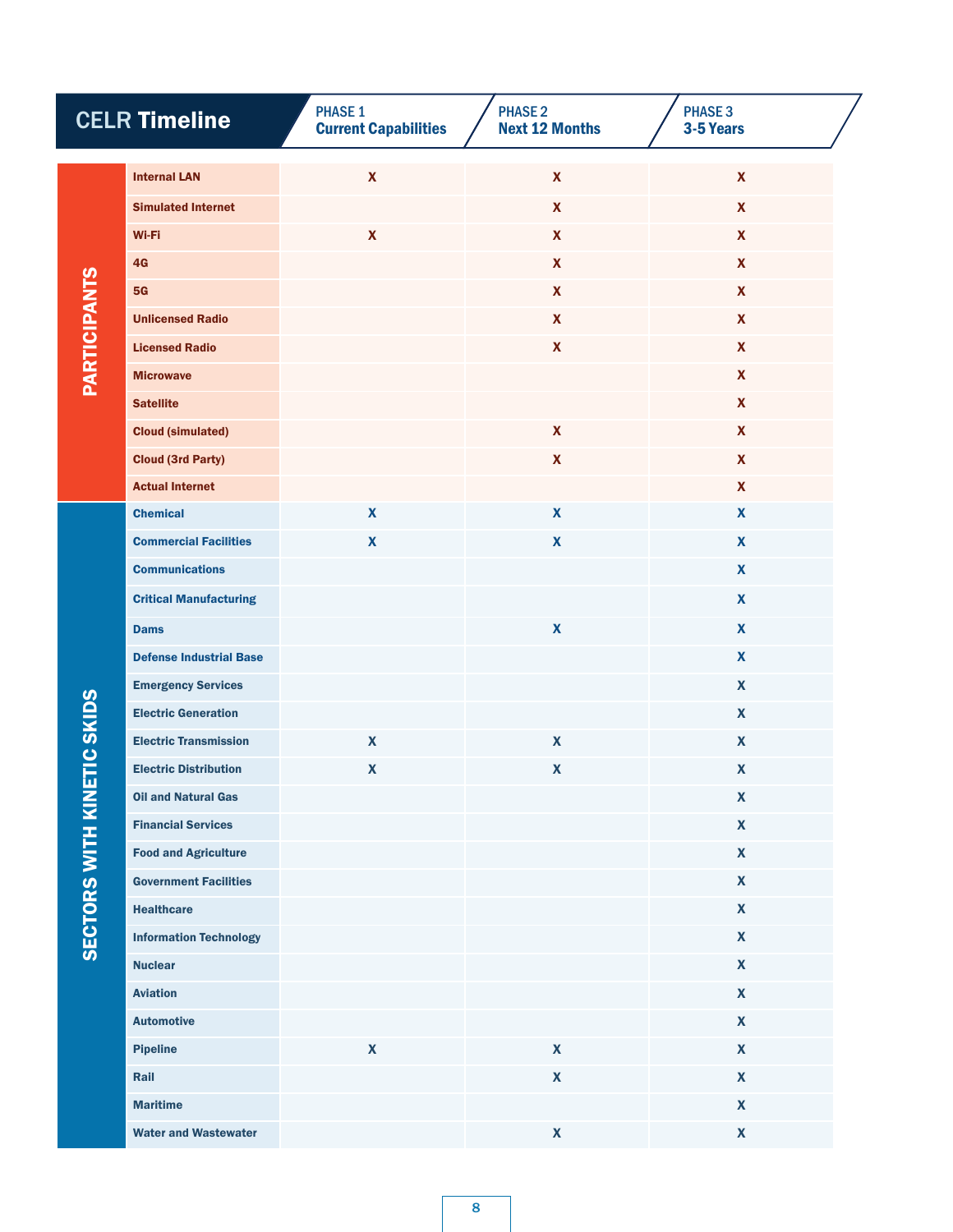## Frequently Asked **Questions**



No, although there are similarities. CELR replicates a realistic configuration (specifically filled with significant benign processes and traffic) and places network defenders in a scenario very similar to what they would experience in the real world. The focus of CELR simulations is focused on blue teams where defenders are asked to find their own way in triaging, containing, and restoring services across the entire network. No specific flags are planted, and teams should expect a very realistic (i.e. frustrating) experience.

#### 2 Can CELR be customized with specific configurations?

Yes. Requests for specific configurations, equipment, and TTPs can be accommodated. However, the time required to integrate these requests as well as funds to procure equipment may delay the time to execute the activity.

#### 3 Can 3rd parties bring their own tools and equipment?

Yes, within reason. We encourage parties to bring new tools, infrastructure, and other elements to increase the learning of your team as well as ours. This process takes time, so engage with us early to get the process started. If this integration is something of high value for others, consider becoming a CELR partner and integrating the infrastructure permanently within our facilities or yours.

#### 4 Who gets priority for CELR resources?

The front-line defenders mostly likely to be targeted by our enemies get the highest priority. This determination is made given considerations for sector, threats, configuration, and the value of the 3rd party to the national defense effort.

#### 5 Who paid for CELR?

The initial funding for CELR was paid for by U.S. taxpayer dollars. Federal funding continues to be used to maintain the CELR capability. We are currently working to develop necessary processes to establish partnerships by which others can contribute infrastructure to the CELR environment as they gain access to the overall effort.

#### 6 Is CELR successful?

We believe the answer is yes. Already we have seen a marked improvement in incident response team capabilities and effectiveness within the federal government. We have tested tools and processes in a contained environment that reduced risk when used on live infrastructure. We have replicated tactics seen during the Russian Government's targeting of US Critical Infrastructure, and refined detections and mitigations to be more effective. We believe this is just the beginning with lots more to come.

### 3 Things You Need to Know



CELR is managed by CISA Threat Hunting. Email HIRT\_ICSG@cisa. dhs.gov to get started.



Some CELR capabilities can be accessed remotely, eliminating the need for travel. Ask for details.



CELR is designed to present realworld environments. Defenders must sort through mountains of benign data. Red teams must navigate through configurations and defensive tools taken straight from the field. Kinetic consequences occur when breakers pop, motors spin the wrong direction, chemicals get pumped into the wrong tanks, and PLCs get bricked.